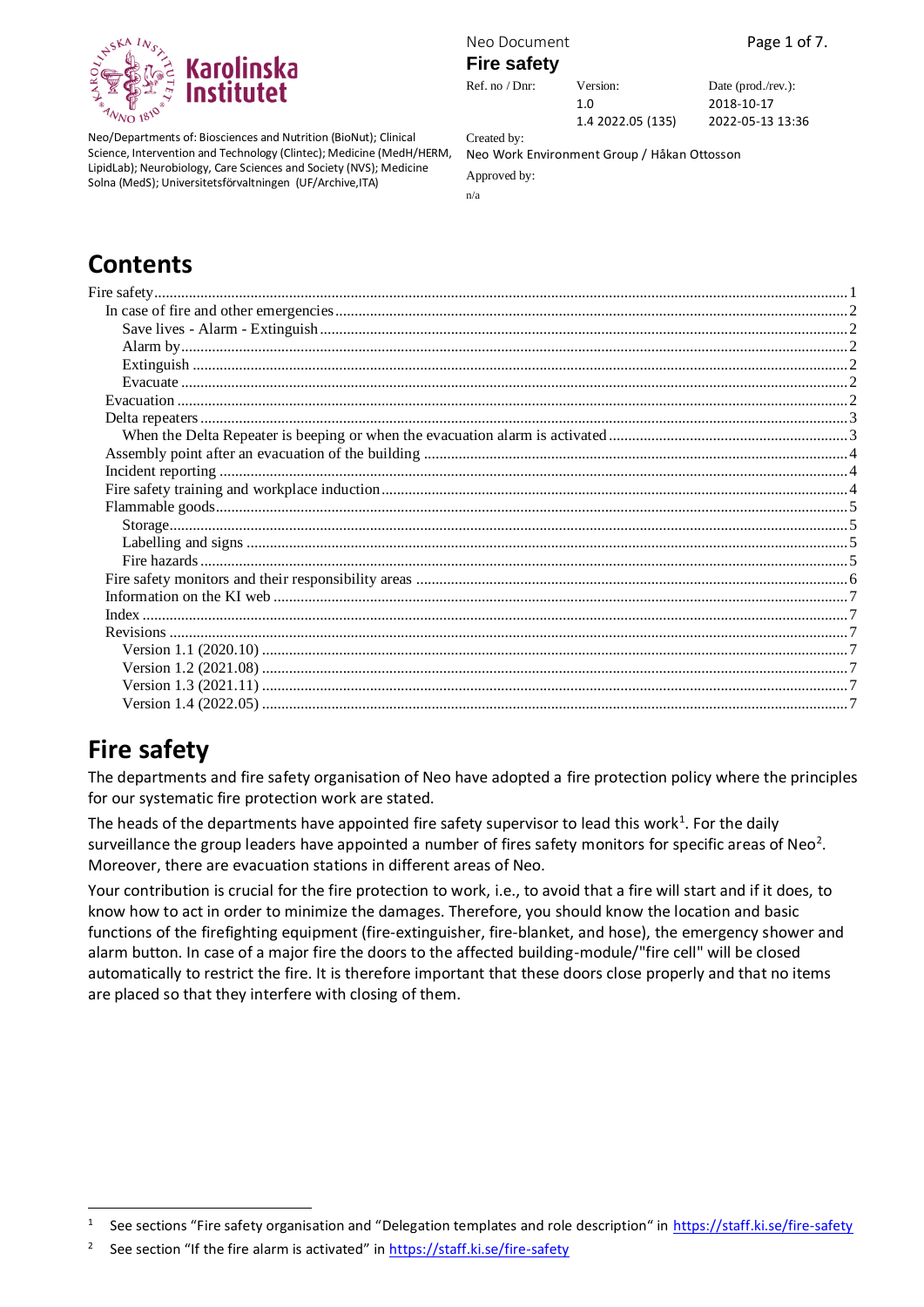# <span id="page-1-0"></span>*In case of fire<sup>3</sup> and other emergencies<sup>4</sup>*

#### <span id="page-1-1"></span>*Save lives - Alarm - Extinguish*

The most important thing is to **save lives**. Therefore, in case of fire:

- Check if any person is in immediate danger.
- If the clothes of someone are on fire, get the person down on the floor and use a fire blanket or some clothes to put out the fire.

#### <span id="page-1-2"></span>*Alarm by*

- Press the alarm button in the corridor near you.
- Call the Fire Brigade (Brandkåren) 112. The Fire Brigade will come even if you only push an **alarm button**, but without rushing and if busy somewhere else, they will come when they find the time

#### <span id="page-1-3"></span>*Extinguish*

• If possible, try to extinguish the fire

#### <span id="page-1-4"></span>*Evacuate*

- If not possible to extinguish evacuate the building
- Make sure everyone leaves the area.
- Close doors, windows, and hoods to restrict the fire.
- Do not use elevators

If you judge it not to be too dangerous you should try to put out the fire. Carbon dioxide extinguishers are the most common ones in the labs and could be used for most types of fires, including those in electric equipment. Foam extinguishers are more efficient for more extensive fires and for fires in the office.

## <span id="page-1-5"></span>*Evacuation*

When the fire brigade has been called and the fire has not been extinguished or it is judged too dangerous, the building should be evacuated. Study in advance where the emergency exits are (maps/signs on walls at exits and in certain corridors) so you know how to get out from the rooms and areas where you work. Never use elevator when evacuating the building. The assembly site for the staff is the area between Neo and TAH buildings (the Contemplation Courtyard ), see Ch. "[Assembly point after an evacuation of the](#page-3-0)  [building](#page-3-0)".

Evacuating a building in a safe and controlled manner requires an effective strategy and organisation. Karolinska Institutet and Neo do not have appointed fire wardens. Instead, we have built up an organisation based around the strategy that absolutely anyone can act as a fire warden.



**Figure 1. Evacuation alarm button and flowchart in case of fire alarm.**



**Figure 2. Evacuation station**

<sup>3</sup> Please read "Neo – Fire safety, Appendix A" for "**Simplified description of the signalling and functions of the fire / evacuation alarm in the Neo** ("Neo – Fire Safety, appendices", [https://staff.ki.se/media/555/download,](https://staff.ki.se/media/555/download) can be found at [https://staff.ki.se/safety-in-neo\)](https://staff.ki.se/safety-in-neo)

<sup>4</sup> See document "Neo - in case of an emergency", <https://staff.ki.se/media/559/download> (at [https://staff.ki.se/safety](https://staff.ki.se/safety-in-neo)[in-neo\)](https://staff.ki.se/safety-in-neo)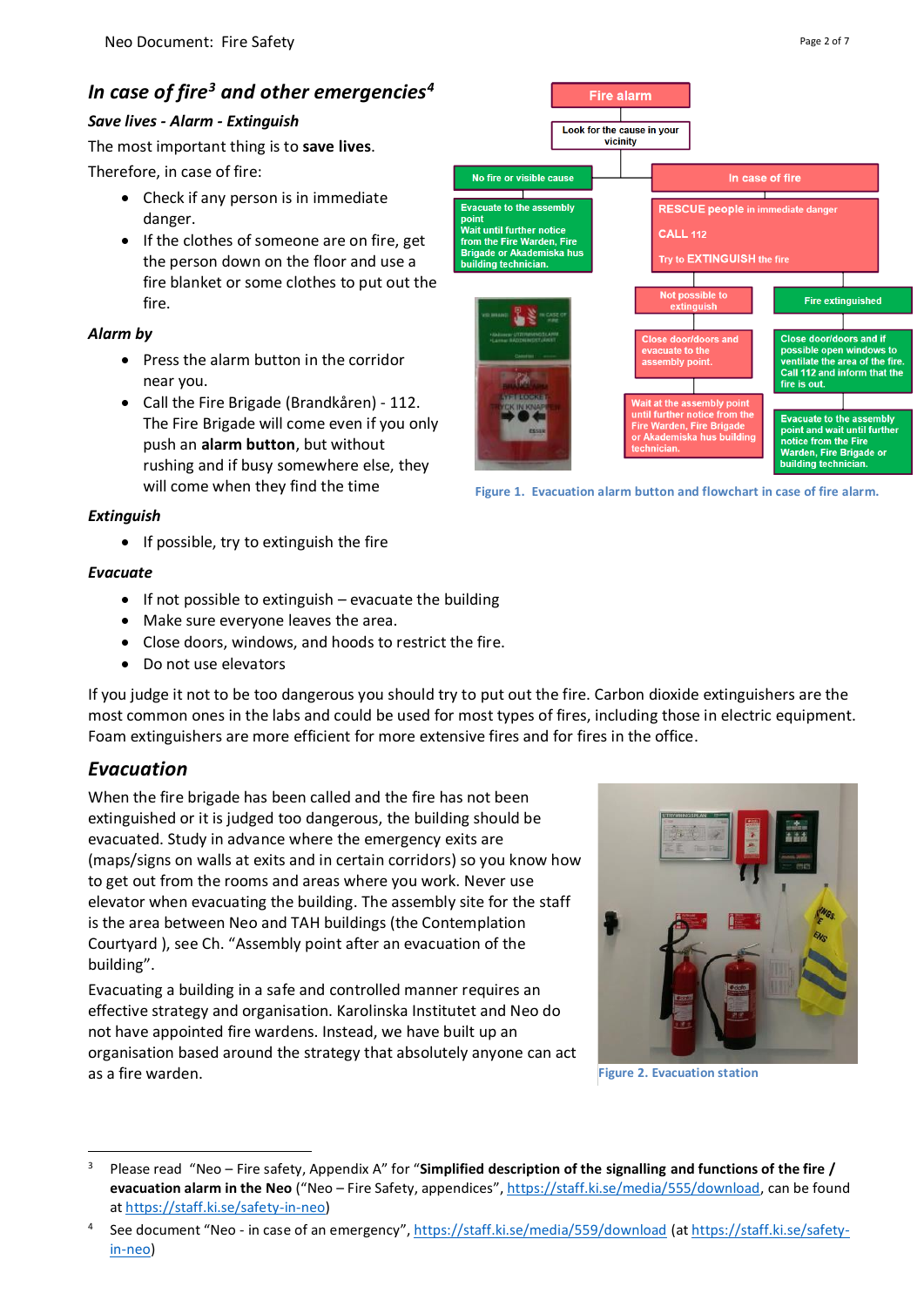There are evacuation stations in different areas with the following equipment, as shown in Fig 3:

- Fire Warden vest
- Fire Warden instruction card<sup>5</sup>
- Rechargeable hand torch
- Fire extinguishers
- Fire blanket

In the event of an evacuation situation, the first person to reach the station puts on the vest and follows the instructions on the card. The Fire Warden is responsible for going through the premises and instructing colleagues to evacuate to the assembly point. However, it is important to emphasise that everyone has a personal responsibility for following the Fire Warden's instructions. It is also the Fire Warden who contacts the Fire Brigade and shows them the shortest way to the site of the fire. The Fire Warden also make the contact with the technician from Hemsö/Coor (or other company responsible for Hemsö's buildings) when they arrive on site and for announcing – when confirmed by the Fire Brigade or the technician – that it is safe for employees to re-enter the building.

The reason why KI and Neo have chosen this type of evacuation organisation is that KI employees are highly mobile. In other words, very few people remain in the same location throughout the working day. There is also a high level of staff turnover, particularly within research operations. It would therefore be too difficult to ensure that the right person is in the right place at the right time with specially appointed Fire Wardens, and to maintain an up-to-date evacuation organisation over the course of several years.

# <span id="page-2-0"></span>*Delta repeaters*

## **The delta repeaters are not, by themselves, considered an evacuation alarm**.

The delta repeaters are intended to bring potential situations to the attention of people present and to give people a chance to localize fires early.

When work is being done on the evacuation alarm or on the sprinkler system, there is a chance for false alarms, especially on the delta repeaters.

If you are bothered by the noise, you can press "summer tyst/test" to silence the delta repeater temporarily.

Whenever you hear an alarm or see flashing lights, you should always check your surroundings, even if you know that planned maintenance is being done. A short instruction film can be found at [staff.ki.se/safety-in](https://staff.ki.se/safety-in-neo)[neo](https://staff.ki.se/safety-in-neo)

## <span id="page-2-1"></span>*When the Delta Repeater is beeping or when the evacuation alarm is activated*

- Check the panel: A message what and where something has happened will be displayed, e.g. "Floor 8/Mid Org. Chem. Lab 8349"
	- $\circ$  Flr or Floor = The floor
	- $\circ$  Mid = Middle section of the building. (South is close to the hospital and North is close to Hälsovägen. May be any of these: Mid, Middle, North, N, NE, NW, South, S, SE, SW)
	- $\circ$  Org ... = A description of the room
	- $\circ$  8349 = The room number
	- $\circ$  (Also some technical info, fire alarm section number and the id of the activated alarm unit. This is only useful if you have floor plans with this information.)
- Go to that room, if considered safe and close to your location.
	- $\circ$  If a small fire, call for help (shout out) and try to extinguish it. Depending on the size of the fire you may also press the alarm button.
	- $\circ$  (Normally you should have someone to press the button unless it is very likely that you can extinguish the fire)

**Figure 3. Delta repeater**

<sup>5</sup> Instruction card for Fire Wardens, (Under "Neo-related safety documents" see fire\_warden\_instruction\_card\_columns.pdf in [https://staff.ki.se/safety-in-neo,](https://staff.ki.se/safety-in-neo) the cards at the evacuation stations in Neo are slightly modified version of the common KI instructions)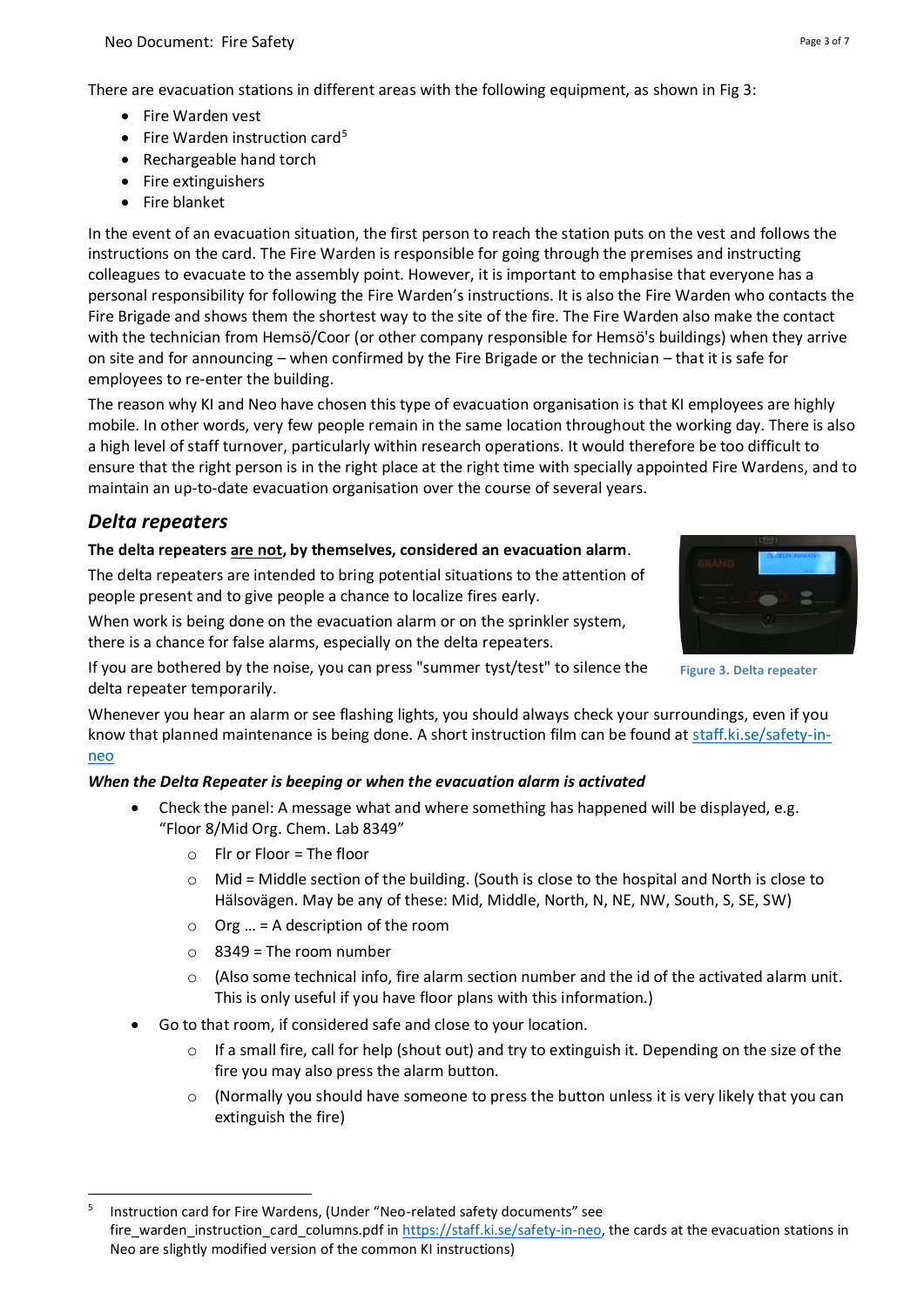• If it is confirmed to be a false alarm or the fire already has been extinguished call Johan Dethlefsen or any of the Fire Safety Supervisors. Also send a messenger to the assembly point to tell them what has happened. If the fire brigade has not arrived, wait for them to give them the information (they probably want to check it anyway)

# <span id="page-3-0"></span>*Assembly point after an evacuation of the building*

The Assembly point is the Contemplation Courtyard, the area between TAH (KTH RKH) and Neo buildings.

**NB**! This area will not fit everyone evacuated from Neo. The fire wardens will instruct you to move to other areas. A least one fire warden should stay in this location to meet the fire fighters and house technicians.



# <span id="page-3-1"></span>*Incident reporting<sup>6</sup>*

Fire incidents should be reported in KI's central incident management system, Key Concept.

Incident reports are an important part of improvement work within the field of fire safety. The more concrete incidents are reported, the easier it is to get an overview of what working systematically with fire safety should focus on.

# <span id="page-3-2"></span>*Fire safety training<sup>7</sup> and workplace induction*

It is important that you feel safe at your workplace. Knowing what to do in the event of a fire alarm and how to deal with a fire at your workplace is an important part of this, as is knowing how to prevent fires within the context of your work. Therefore, there is a mandatory theoretical/practical basic training that all KI staff have to complete within the first six months of their employment and repeated every four years. Participation in both theory and practice is mandatory.

Training includes, amongst other:

- Causes of fire, its progress and spread
- Fire hazards
- Preventative fire safety
- Reacting to fire/evacuation alarms
- Fire extinguishing exercise

In addition to fire safety training, new employees working at Neo are given an introduction in workplace fire safety. Line managers (e.g., group leaders) are responsible for ensuring that new employees receive induction training**<sup>8</sup>** , but it may be the Fire safety monitor or a lab manager that carries it out. Moreover, once each

<sup>6</sup> See Reporting incidents, https://staff.ki.se/report-an-incident

<sup>7</sup> See ["Training within Fire Safety"](https://staff.ki.se/sites/default/files/migrate/2018/04/13/training_within_fire_safety_20180413.pdf) [\(https://staff.ki.se/fire-safety#heading-4\)](https://staff.ki.se/fire-safety#heading-4)

<sup>8</sup> See documents "Checklist for workplace fire safety induction for new employees", [https://staff.ki.se/media/216/download,](https://staff.ki.se/media/216/download) and "Lab Safety Items to Check when self-monitoring" ([Checklist for self](Checklist%20for%20self%20monitoring%20of%20fire%20safety%20installations)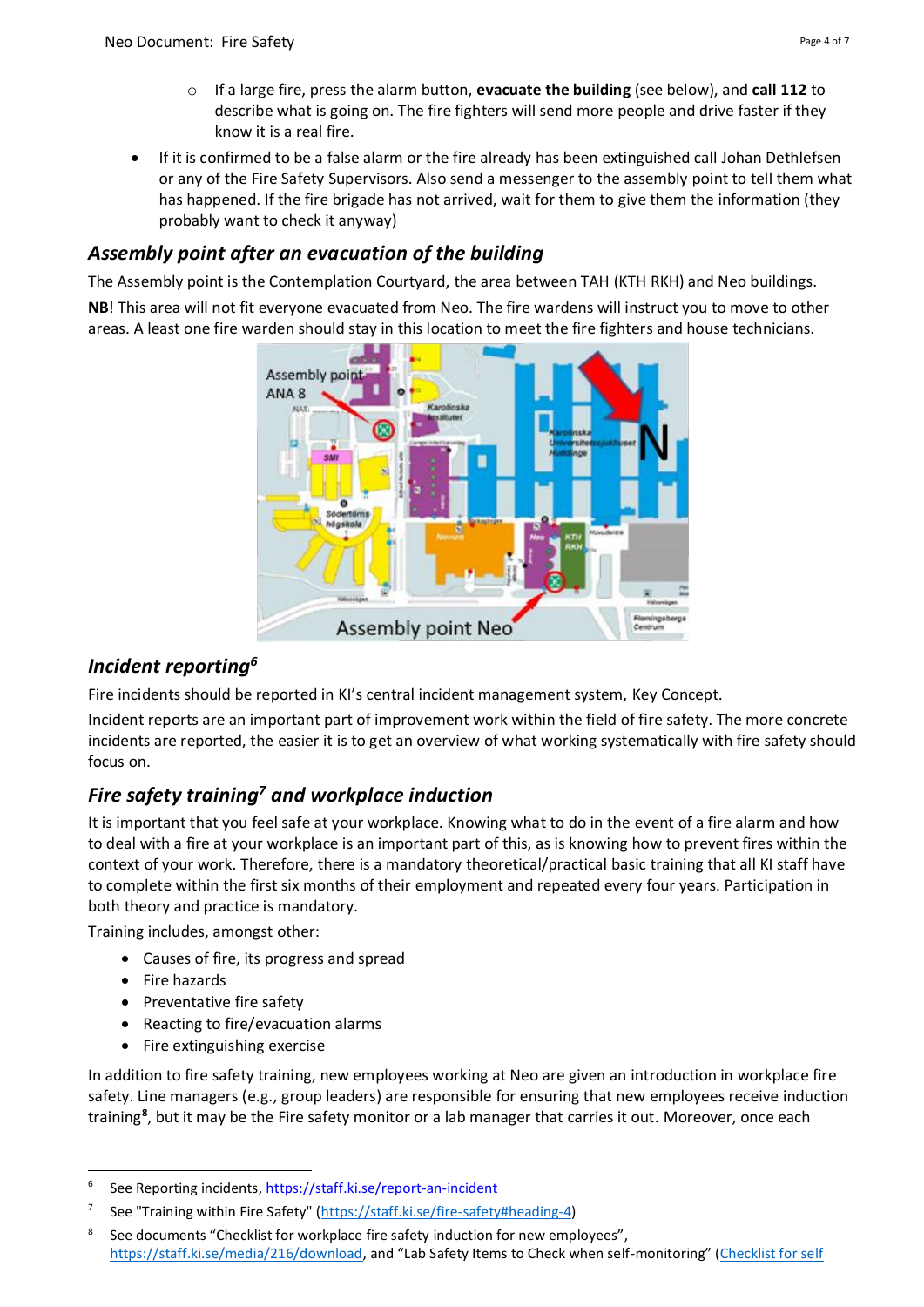month a representative from the Neo Work Environment Group is giving a thorough introduction that is mandatory for all new staff working in Neo.

## <span id="page-4-0"></span>*Flammable goods*

Flammable and explosive goods is a collective term for flammable gases, flammable liquids, and other fire reactive goods. KI is obligated to have a well-structured organization with qualified Supervisor flammable goods and Flammable goods monitors. The Supervisor flammable goods has an overall departmental role with the aim of ensuring that flammable goods are handled and stored in accordance with relevant legislation, rules and routines. The flammable goods monitor carries out daily inspections of how flammable goods are handled and stored.

## **Please read the information regarding flammable goods at<https://staff.ki.se/flammable-goods>**

## <span id="page-4-1"></span>*Storage*

Flammable goods must be handled and stored in a safe manner and the amount of flammable goods may not exceed the stated limits per fire cell, which is 50L. A fire cell is a part of a building, such as rooms or floors that are technically constructed so that a possible fire is prevented from spreading to another part of the building during a given time. In the Neo building there are fireproof cabinets in the two chemical rooms on each floor, as well as standard labs and cell culture nodes. All long-term storage of flammable goods must be stored in these cabinets.

- Smaller amounts of flammable goods used on an everyday bases are fine to keep in the lab when the experiments are conducted.
- When the experiments are finished for the day, all bottles with flammable goods must be returned to the fireproof cabinet in the lab. No flammable goods are allowed to be stored open in the lab when they are not used!
- Flammable products should not be stored with inflammable substances/materials or flammable gases.
- Flammable products may not be stored with other chemicals, all chemicals with a CLP labeling with the flame is considered a flammable product.
- If a chemical has more CLP labeling than the flame, they should still be stored as a flammable product (e.g. Methanol that are both flammable and toxic).
- Gas cylinders should be stored well anchored with a chain or equal, if possible, in the gas niche on each floor and distributed by the local gas network of pipes.
- Greater amounts of flammable gas require fire-classified storage.

## <span id="page-4-2"></span>*Labelling and signs*

Flammable products should be labeled with symbols and warnings so that users are informed of the dangers. Labeling is determined by the classification of the product. Cabinets and storage, as well as doors leading to spaces where flammable goods are stored, should be well labeled to inform everyone where flammable goods are kept.

## <span id="page-4-3"></span>*Fire hazards<sup>9</sup>*

There are several sources of fire that should be taken into consideration when planning and conducting work at Neo.

• Flammable chemicals placed in **refrigerators** (freezers) with the switch for light and/or thermostat inside the door, i.e., normal equipment of household type is another possible source of fire. Flammable chemicals can therefore only be put in "spark free" refrigerators / freezers and only such cabinets can be purchased to the department. Existing non spark free refrigerators/freezers can be used for other purposes but have to be **labelled with a sign** saying that flammable substances cannot be stored there.



• It is not allowed to use a spray bottle (type flower spray) for ethanol sterilization since the formed mist is a fire hazard. Use instead a normal squirt bottle. The refilling of the squirt bottle from a larger bottle

[monitoring of fire safety installations,](Checklist%20for%20self%20monitoring%20of%20fire%20safety%20installations) [https://staff.ki.se/media/219/download,](https://staff.ki.se/media/219/download) found at https://staff.ki.se/neo-workenvironment-and-safety)

<sup>9</sup> Fire Safety, <https://staff.ki.se/fire-safety>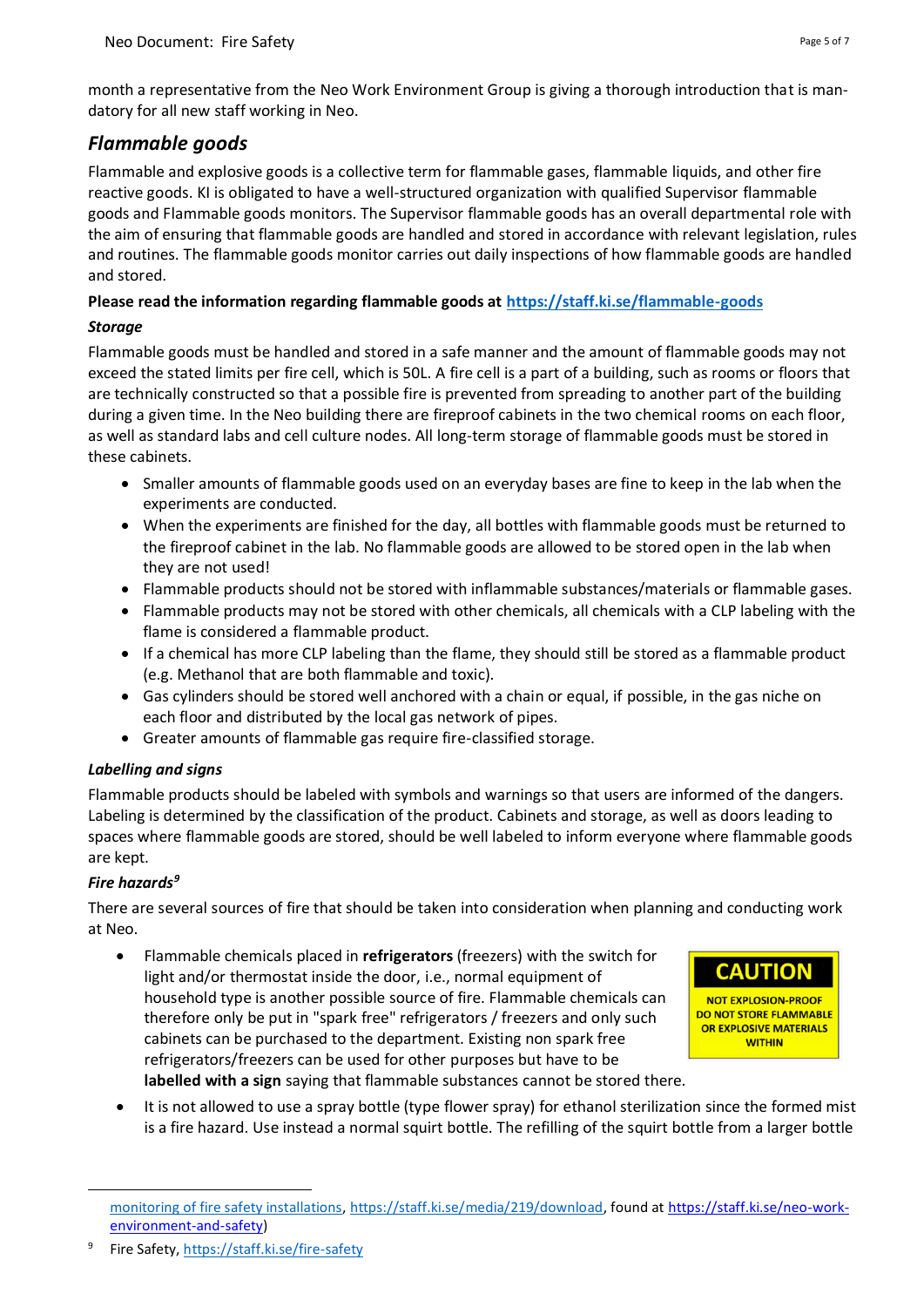must be performed in a ventilated hood, since there is formation of mist during the refilling process as well.

- It is also important that you don´t use daisy chains (extension cords plugged one into another) since those can be a source of fire and it is important that all cords are intact so no short-circuit occur. In Neo additional outlets can usually be added, fixed to the wall. Free-lying, consumer type extension cords should be avoided wherever possible.
- If you bring in an entrepreneur who has to work with heat-generating equipment, i.e. doing welding, soldering or work with a hot air gun, that person has to have a specific certificate. Furthermore, a form has to be filled in for the fire protection work and the fire alarm has to be turned off (this is taken care of by the service people at Neo management after that they have received the filled in and signed form). All this work has to be performed under supervision of the fire safety supervisor.
- Never use recycled paper in microwave ovens, since such products, including paper towels, usually have minute metal flecks that can cause sparks and even flames. If you have a fire in the microwave oven, turn off the oven immediately and unplug the power cord. Do not open the door of the microwave, but simply wait till the fire suffocates.
	- $\circ$  In order to reduce the risk of spreading of a possible fire you should close the doors to offices and labs when leaving for the day.
	- $\circ$  Report all accidents that resulted in a fire or that could have resulted in a fire to the fire safety supervisor.

Make it a routine:

- When leaving for the day you should turn off the light in offices and labs in order to reduce the risk of fire from light fixtures.
- In order to reduce the risk of spreading of a possible fire you should close the doors to offices and labs when leaving for the day.
- Report all accidents that resulted in a fire or that could have resulted in a fire to the fire safety supervisor.
- If there is a false alarm or if you happen to burn an electric motor or something similar (that will give rise to bad smell) tell the people working in the proximity what has happened and send out an e-mail with the same content to:
	- o [bionut.all@biosci.ki.se](mailto:bionut.all@biosci.ki.se)
	- o [LIPIDLAB.heads@biosci.ki.se](mailto:LIPIDLAB.heads@biosci.ki.se)
	- o [HERM.heads@biosci.ki.se](mailto:HERM.heads@biosci.ki.se)
	- o [NVS.heads@biosci.ki.se](mailto:NVS.heads@biosci.ki.se)
	- o [NEO.heads@biosci.ki.se](mailto:NEO.heads@biosci.ki.se) (all department heads)
	- o [labmanagers.all@biosci.ki.se](mailto:labmanagers.all@biosci.ki.se) (all departments lab managers)

## <span id="page-5-0"></span>*Fire safety monitors and their responsibility areas*

The fire safety monitors are responsible for the different departments within Neo and/or for certain corridors and the rooms that can be reached from these corridors. Please note which persons are fire safety monitor where you are located<sup>10</sup>.

<sup>&</sup>lt;sup>10</sup> See Appendix B, Fire Safety Supervisors / Supervisors Flammable Goods and Fire safety monitors / Monitor flammable goods" (neo app\_03\_fire\_safety\_appendicies.pdf i[n https://staff.ki.se/safety-in-neo\)](https://staff.ki.se/safety-in-neo) and the instructions for the monitors: "Self-monitoring of fire safety installations – Egenkontroll brandskydd" (Neo 03 Fire Safety Monitor egenkontroll.pdf i[n https://staff.ki.se/safety-in-neo\)](https://staff.ki.se/safety-in-neo),